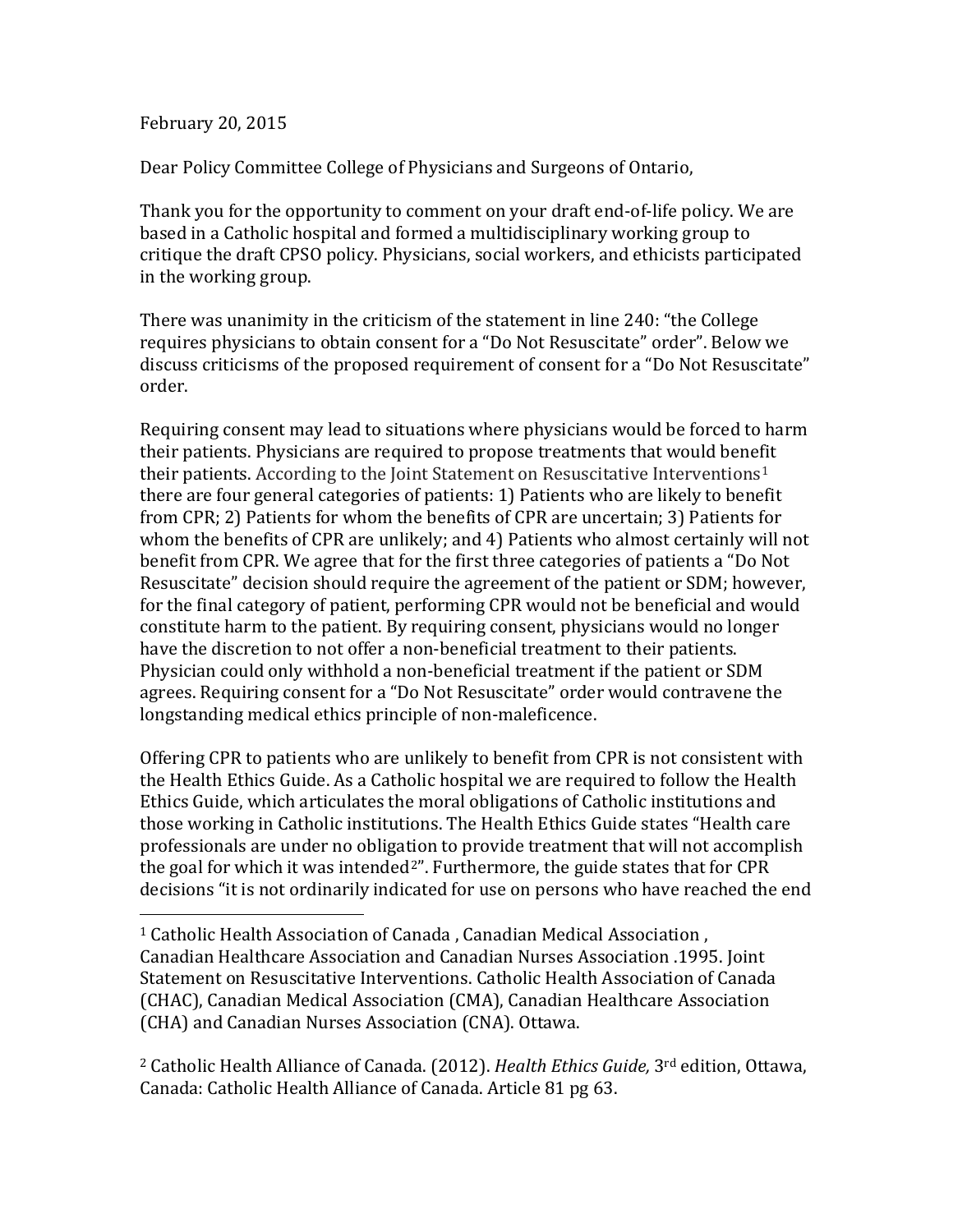stages of a progressive fatal condition"[3](#page-1-0). By offering CPR to patients who would not benefit from the treatment we risk contravening an important guiding document that we are all supposed to comply with.

The requirement of consent for a "Do Not Resuscitate" decision is not internally consistent with other statements in the draft policy and with our understanding of the recent Supreme Court ruling Cuthbertson *v.* Rasouli. In the draft CPSO policy line 211 it is stated: "Physicians are not obliged to propose or provide life-saving or lifesustaining treatments that are not within the standard of care." For patients who will almost certainly not benefit from CPR (category 4), by requiring consent, physicians would be forced to offer treatment that falls outside of the standard of care. Furthermore, our understanding of the recent Cuthbertson *v.* Rasouli ruling is that while consent is required to withdraw ventilator support, physicians are not obliged to offer life-sustaining treatment that would not benefit the patient. Once again, by requiring consent for a "Do Not Resuscitate" order, physicians would be required to offer CPR to patients that would not benefit from the treatment.

Finally, by requiring consent for a "Do Not Resuscitate" order, there may be unintended consequences. For example, if consent is required not to resuscitate a patient then should we require consent to stop CPR once initiated. Currently, a physician can stop CPR if it is felt not to be beneficial. Under the proposed scheme physicians would be required to offer CPR to all patients, even those who would not benefit from CPR. As such, it is logically consistent that the benefit standard might be insufficient to determine when CPR in progress can be discontinued. Another unintended consequence is that, if approved, this policy would set a precedent. If physicians are required to get consent to *not* offer a treatment then would physicians be required to get consent to *not* offer other treatments. Such a scenario would not be tenable. Finally, under the proposed scheme, physicians will be required to get consent for a "Do Not Resuscitate" order from the public guardian and trustee in cases where no other SDM on the hierarchy of SDMs can be found. Such a situation is problematic since the PG&T currently does not consent to a "Do Not Resuscitate" order by itself. Furthermore, the PG&T often does not respond immediately and there is often no after hours coverage. As such, there will likely be situations where we provide CPR to patients in category 4 simply because we could not reach an SDM in time to consent for a "Do Not Resuscitate" order.

For the reasons outlined above we respectfully recommend that the requirement for consent for a "Do Not Resuscitate" order be removed from the draft policy. We believe that requiring consent for a "Do Not Resuscitate" order may harm patients since it requires physicians to offer treatments they feel are not in the best interests of their patients in some circumstances. At our institution we require physicians to discuss code status with all patients at a significant risk of cardio or respiratory

<span id="page-1-0"></span> <sup>3</sup> Catholic Health Alliance of Canada. (2012). *Health Ethics Guide,* 3rd edition, Ottawa, Canada: Catholic Health Alliance of Canada. Article 86, pg 66.